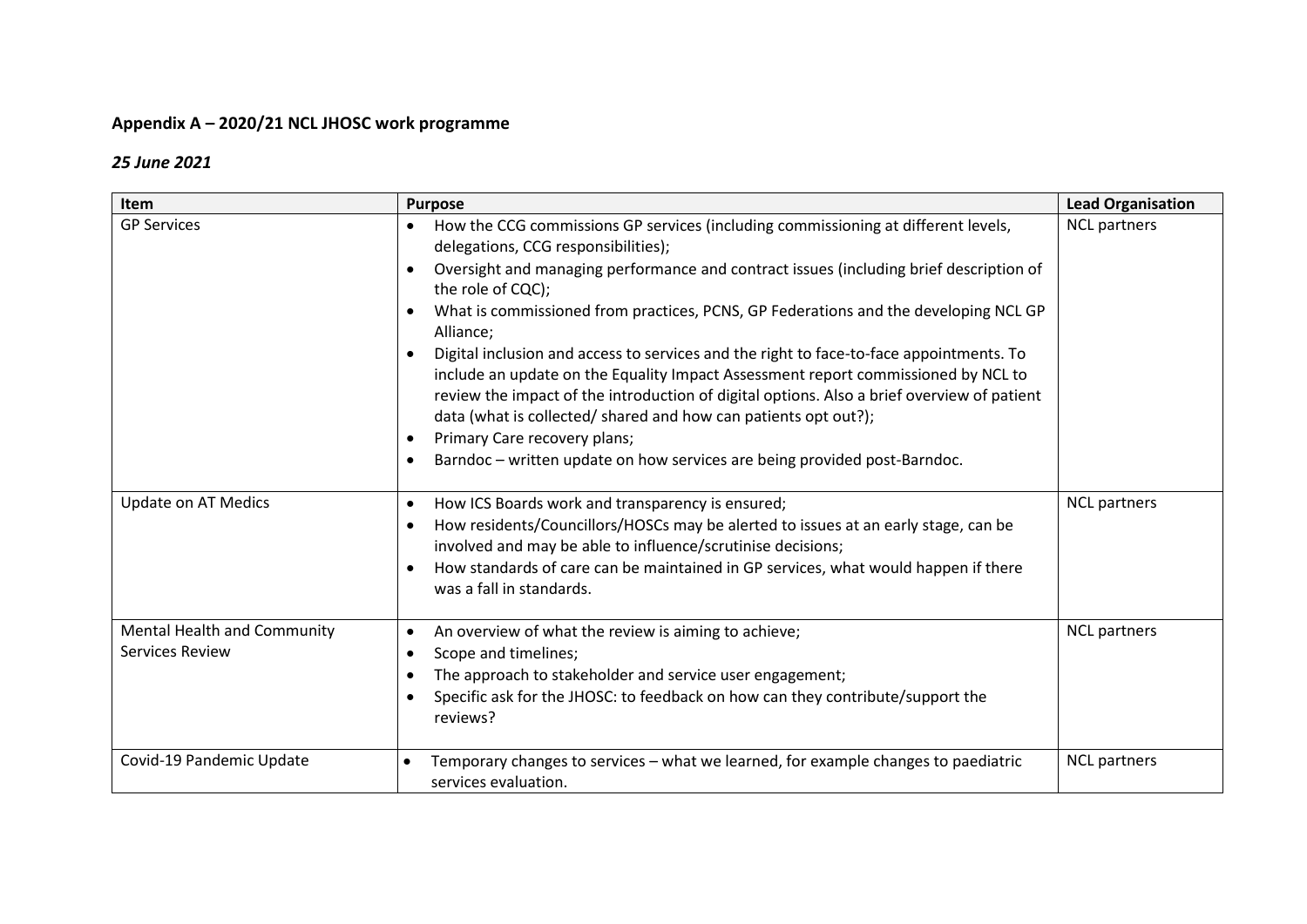|  | Collaboration and integrated working - how this provided support during the pandemic                          |  |
|--|---------------------------------------------------------------------------------------------------------------|--|
|  | in areas such as critical care, mutual aid, discharge workforce, the vaccination                              |  |
|  | programme.                                                                                                    |  |
|  | Recovery - particularly elective recovery work and how we are working as a system to<br>reduce waiting lists. |  |
|  | How our system has developed which has built foundations for a mature ICS.                                    |  |
|  | Lessons learnt.                                                                                               |  |
|  |                                                                                                               |  |

## *01 October 2021*

| <b>Item</b>                                  | <b>Purpose</b>                                                                                                                                                                        | <b>Lead Organisation</b> |
|----------------------------------------------|---------------------------------------------------------------------------------------------------------------------------------------------------------------------------------------|--------------------------|
| Digital Inclusion and Health<br>Inequalities | To receive an update on the wider piece on digital inclusion (in secondary care, mental health<br>etc) and an update on health inequalities work.                                     | <b>NCL partners</b>      |
| Mental Health Update                         | To receive an update on Mental Health Services, to include CAMHS and mental health<br>provision in schools and how services are commissioned (e.g. across the 5 boroughs v. locally). | <b>NCL</b> partners      |
| <b>Integrated Care Systems</b>               | To receive an update on Integrated Care Systems, including how we are moving to shadow<br>ICS, governance structures, and how ICS will work with local authorities.                   | <b>NCL</b> partners      |

## *26 November 2021*

| <b>Item</b>                         | <b>Purpose</b>                                                                                                                                                                                                                  | <b>Lead Organisation</b> |
|-------------------------------------|---------------------------------------------------------------------------------------------------------------------------------------------------------------------------------------------------------------------------------|--------------------------|
| Winter Pressures/Ambulance Services | To report on plans to address winter pressure and proposals to develop ambulance hubs. To<br>include data on ambulance handover times                                                                                           | <b>NCL partners</b>      |
| <b>Elective Services Recovery</b>   | To report on action being taken to address the backlog of elective care, including:<br>North Central London's designation as an accelerator site;<br>Missing cancer patients; and<br>How health inequalities will be addressed. | <b>NCL partners</b>      |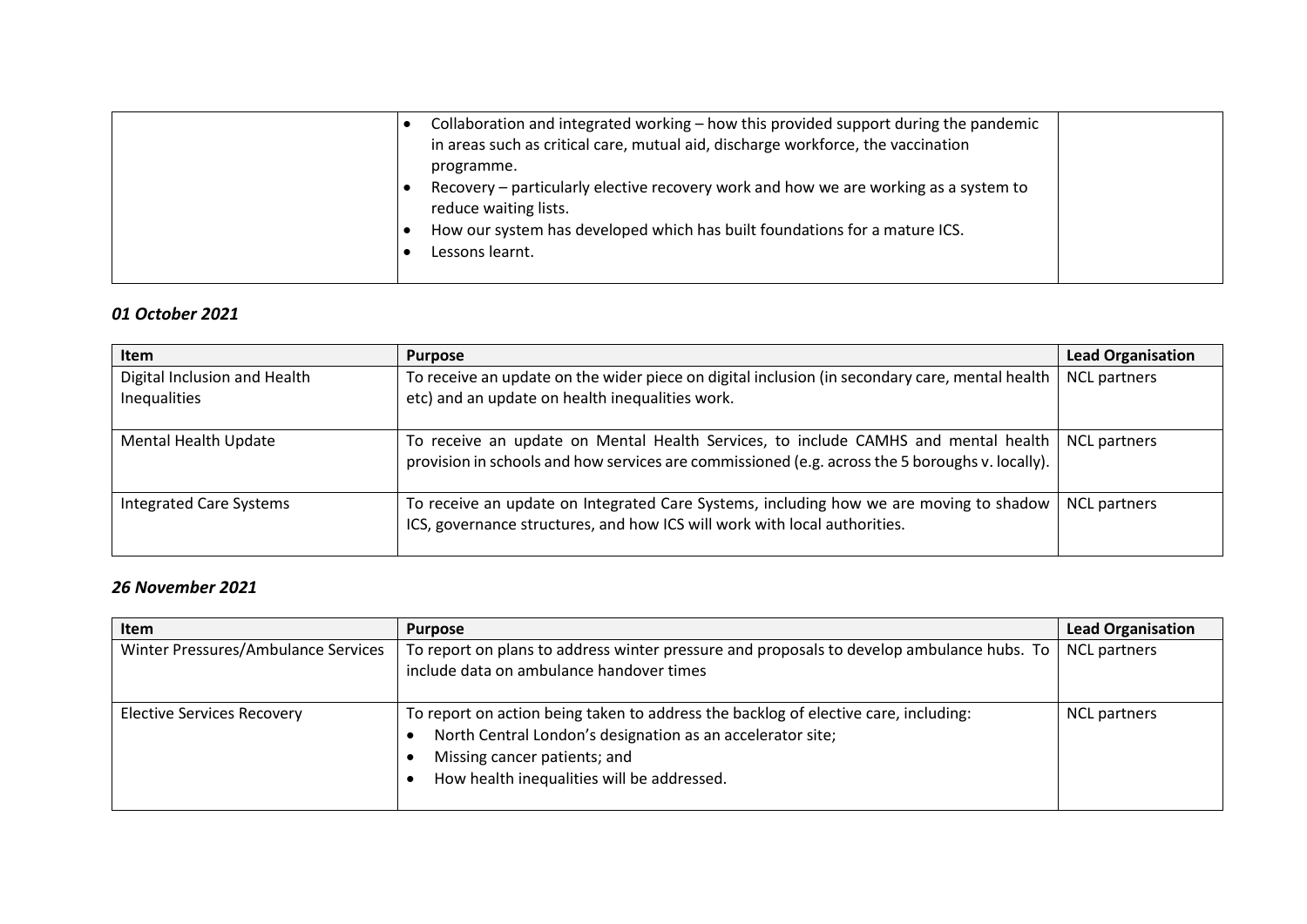| <b>Fertility Review</b> | To receive an update on the Fertility Review. | <b>NCL</b> partners |
|-------------------------|-----------------------------------------------|---------------------|
|                         |                                               |                     |

#### *28 January 2022*

| Item                           | <b>Purpose</b>                                                                                                                | <b>Lead Organisation</b> |
|--------------------------------|-------------------------------------------------------------------------------------------------------------------------------|--------------------------|
| Royal Free and North Middlesex | Verbal updates from Royal Free and from North Mid.                                                                            | Royal Free/North         |
| <b>Hospitals Partnership</b>   |                                                                                                                               | Mid                      |
| <b>Estates Strategy Update</b> | Update on progress with the Estates Strategy for NCL and changes required as a consequence<br>of the establishment of the ICS | <b>NCL Partners</b>      |
| <b>Dental Services</b>         | To consider availability and access to dental services                                                                        | NHS England              |

## *18 March 2022*

| Item                                                  | <b>Purpose</b>                                                                                                                     | <b>Lead Organisation</b> |
|-------------------------------------------------------|------------------------------------------------------------------------------------------------------------------------------------|--------------------------|
| Mental Health and Community<br><b>Services Review</b> | To receive an update on the Mental Health and Community Services Reviews.                                                          | <b>NCL partners</b>      |
| LUTS Update                                           | To receive an update on the LUTS service including the forthcoming service review                                                  | <b>NCL partners</b>      |
| Finance                                               | A report to respond to address funding and finance issues. To include Public Health funding<br>and potential funding inequalities. | <b>NCL partners</b>      |

# *To be arranged*

| ltem                                 | <b>Purpose</b>                                          | <b>Lead Organisation</b> |
|--------------------------------------|---------------------------------------------------------|--------------------------|
| <b>Royal Free Maternity Services</b> | ' Update on responding to recommendations of CQC report | <b>Roval Free</b>        |
|                                      |                                                         |                          |